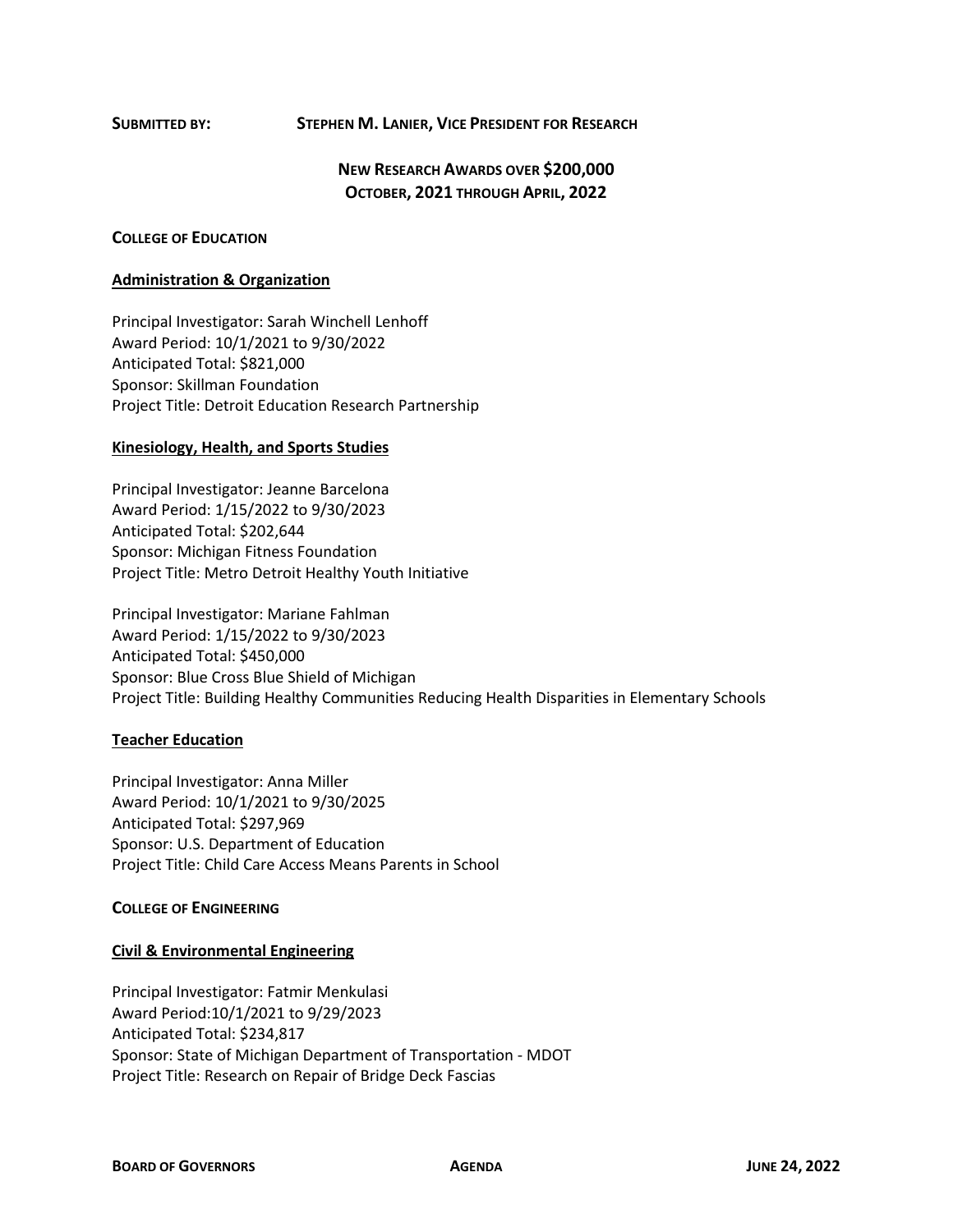Principal Investigator: Stephen Remias Award Period: 10/11/2021 to 12/31/2025 Anticipated Total: \$250,000 Sponsor: State of Michigan Department of Transportation - MDOT Project Title: Intelligent Woodward Corridor Project and Award Period: 2/1/2022 to 4/1/2027 Anticipated Total: \$231,445 Sponsor: City of Detroit Project Title: Michigan Mobility Collaborative's Automated Driving System (ADS)

### **Computer Science**

Principal Investigator: Marco Brocanelli Award Period: 3/1/2022 to 2/28/2027 Anticipated Total: \$223,217 Sponsor: National Science Foundation Project Title: CAREER: Enhancing Energy Efficiency in Mobile Augmented Reality Apps

Principal Investigator: Zheng Dong Award Period: 1/1/2022 to 12/31/2024 Anticipated Total: \$499,861 Sponsor: National Science Foundation Project Title: CNS Core: Small: Enabling Real-time, Scalable and Secure Collaborative Intelligence on the Edge

# **Engineering Technology**

Principal Investigator: Wen Chen Award Period: 3/1/2022 to 2/29/2024 Anticipated Total: \$269,210 Sponsor: National Science Foundation Project Title: IRES Track II: A US-France ASI for Industrial Risk Management in Active Diagnosis, Accurate Characterization, and Reliable Mitigation with Resilience

#### **COLLEGE OF LIBERAL ARTS AND SCIENCES**

#### **Biological Sciences**

Principal Investigator: Marianna Sadagurski Award Period: 4/1/2022 to 1/31/2027 Anticipated Total: \$1,896,110 Sponsor: National Institute of Environmental Sciences of the National Institutes of Health Project Title: Benzene Exposure Promotes Neuroinflammation and Metabolic Dysregulation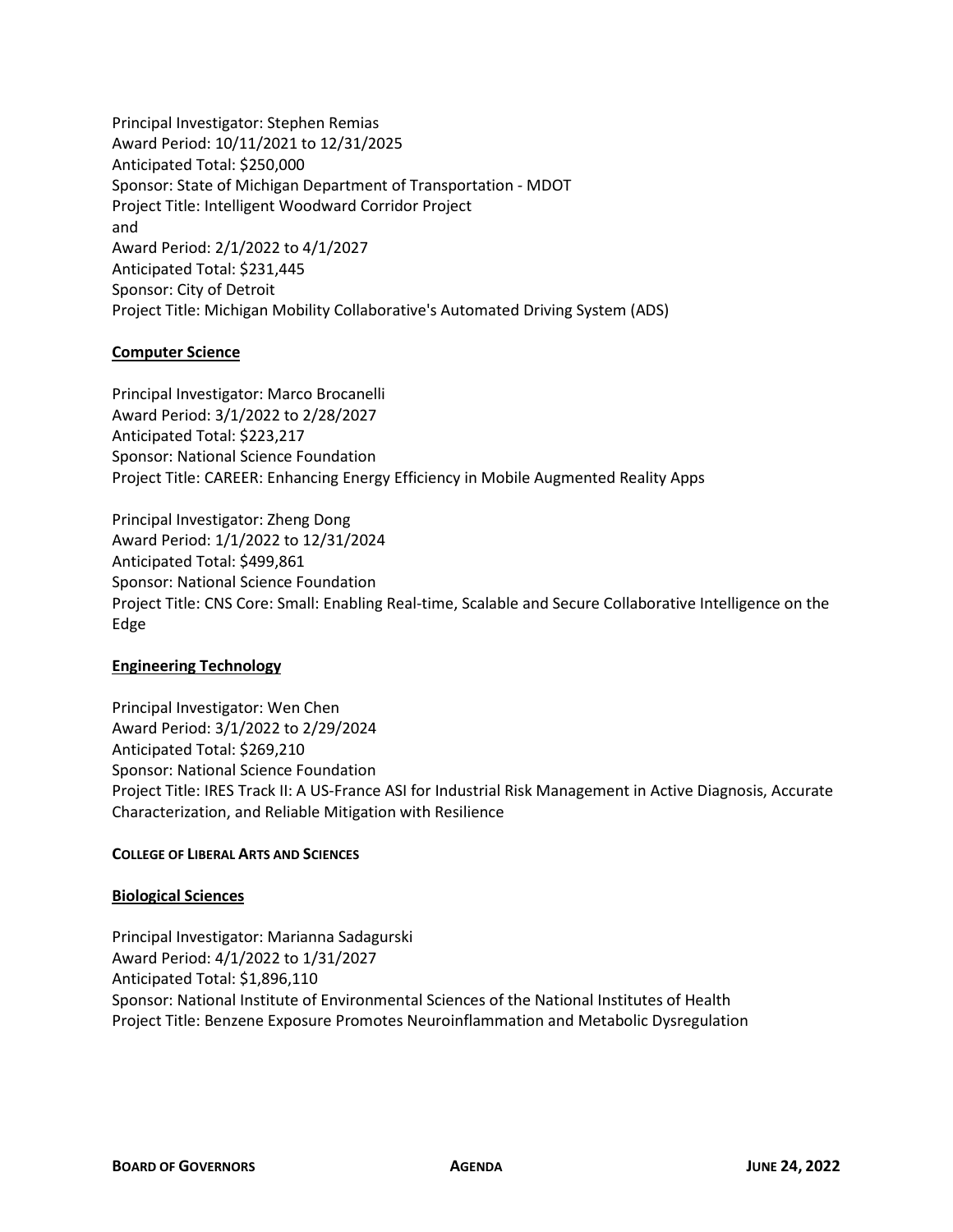# **Chemistry**

Principal Investigator: Long Luo Award Period:1/13/2022 to 9/30/2024 Anticipated Total: \$200,000 Sponsor: Pacific Northwest National Laboratory Project Title: Design of structural inhomogeneities to control functional properties and Award Period: 12/3/2021 to 12/2/2024 Anticipated Total: \$701,316 Sponsor: U.S. Department of Defense Project Title: Developing a low-cost device for on-site detection of per- and polyfluoroalkyl substances (PFAS) in drinking water

Principal Investigator: Charles Winter Award Period: 1/1/2022 to 12/31/2024 Anticipated Total: \$270,000 Sponsor: Semiconductor Research Corporation Project Title: ALD Precursor Development for Low Resistivity Zr, Hf, and Nb Nitride Films and Award Period: 4/1/2022 to 3/31/2025 Anticipated Total: \$517,487 Sponsor: National Science Foundation Project Title: Leveraging Cyclopropanols in Natural Product Synthesis

# **Public Health**

Principal Investigator: Jingsha (Sasha) Zhou Award Period: 12/1/2021 to 12/31/2023 Anticipated Total: \$249,983 Sponsor: Robert Wood Johnson Foundation Project Title: Conducting a Critical Analysis of Existing Research Methods and an Exploration of Promising New Approaches to the Study of Structural Racism

# **COLLEGE OF NURSING**

# **Adult Health/Administration**

Principal Investigator: Umeika Stephens Award Period: 10/1/2021 to 9/30/2022 Anticipated Total: \$1,573,000 Sponsor: State of Michigan Dept. of Health & Human Services Project Title: Nurse Practitioner Expansion Program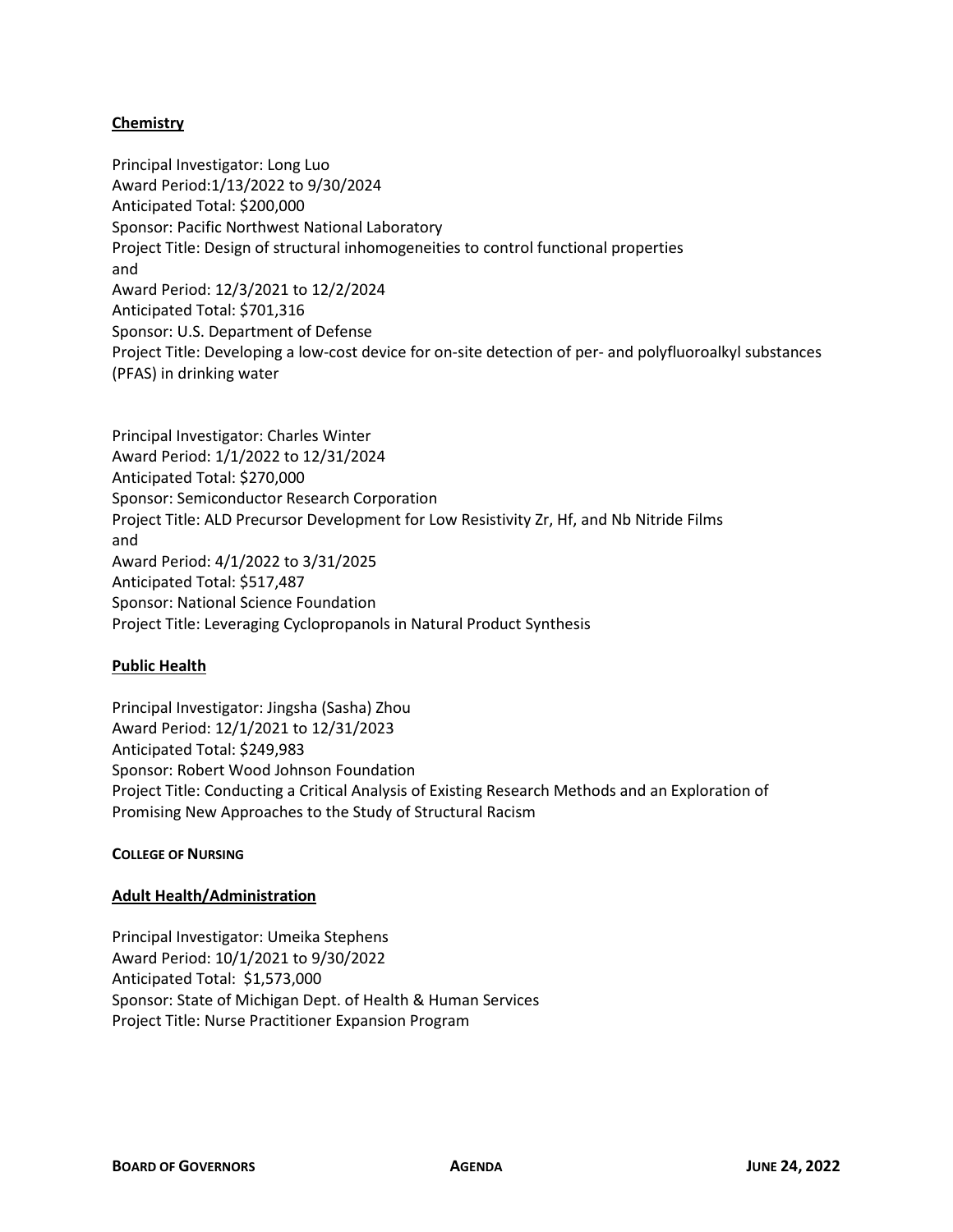#### **PROVOST & VP FOR ACADEMIC AFFAIRS**

#### **Center for Urban Studies**

Principal Investigator: Thomas Thompson Award Period: 10/1/2022 to 9/30/2022 Anticipated Total: \$850,618 Sponsor: Michigan Department of Labor and Economic Opportunity Project Title: AmeriCorps Urban Safety Project 2021 - 2022 and Award Period: 12/1/2021 to 12/1/2023 Anticipated Total: \$450,000 Sponsor: Skillman Foundation Project Title: AMUS Youth Cody Rouge and Award Period: 12/1/2021 to 11/30/2023 Anticipated Total: \$492,354 Sponsor: Michigan Health Endowment Fund Project Title: Detroit Older Adult Home Safety Assessment and Award Period: 10/1/2021 to 9/30/2022 Anticipated Total: \$340,076 Sponsor: State of Michigan Department of Education Project Title: Qualitative Compliance Information Project (Early On / Part C) and Award Period: 10/1/2021 to 9/30/2022 Anticipated Total: \$1,065,453 Sponsor: State of Michigan Department of Education Project Title: Research Support for Part B State Performance Plan / Annual Performance Report

#### **Developmental Disabilities Institute**

Principal Investigator: Angela Martin Award Period: 1/1/2022 to 12/31/2022 Anticipated Total: \$209,480 Sponsor: Health Services Advisory Group, Inc. Project Title: NCI Consumer Survey 2022

Principal Investigator: Sharon Milberger Award Period: 10/1/2021 to 9/30/2022 Anticipated Total: \$2,333,333 Sponsor: State of Michigan Dept. of Health & Human Services - MDHHS Project Title: COVID-19 Vaccination for Underserved Population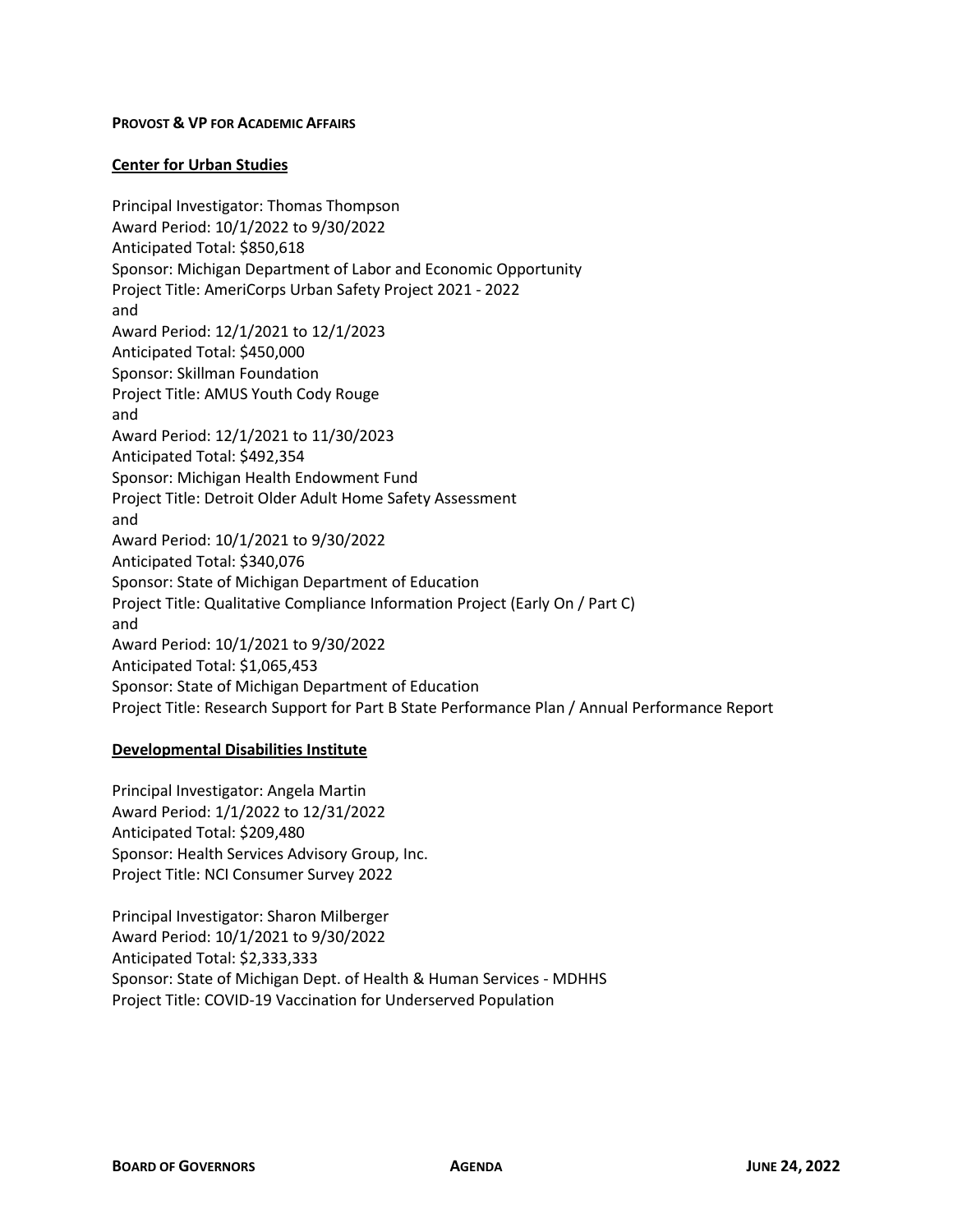### **VP Academic Affairs**

Principal Investigator: Darryl Gardner Award Period: 10/1/2021 to 9/30/22026 Anticipated Total: \$269,888 Sponsor: The University of Michigan Project Title: The Michigan-Louis Stokes Alliance for Minority Populatio

#### **VICE PRESIDENT FOR RESEARCH**

Principal Investigator: Phillip Levy Award Period: 11/10/2021 to 10/28/2024 Anticipated Total: \$900,000 Sponsor: Bank of America Charitable Foundation Project Title: Wayne Health Mobile Unit Care at Work Pilot

#### **SCHOOL OF MEDICINE**

#### **Center for Molecular Medicine and Genetics**

Principal Investigator: Francesca Luca Award Period: 3/15/2022 to 12/31/2026 Anticipated Total: \$3,358,219 Sponsor: National Heart, Lung and Blood Institute Project Title: Psychosocial and Genetic Effects on Gene Expression and Asthma

Principal Investigator: Shengyi Sun Award Period: 12/1/2021 to 11/30/2026 Anticipated Total: \$1,925,000 Sponsor: National Institute of Diabetes and Digestive and Kidney Disease Project Title: Novel role of endoplasmic reticulum-associated degradation in iron metabolism

Principal Investigator: Ren Zhang Award Period: 4/1/2022 to 3/31/2027 Anticipated Total: \$1,507,977 Sponsor: National Institute of Diabetes and Digestive and Kidney Disease Project Title: Mitochondrial NAD kinase: function and mechanism in metabolism

#### **Emergency Medicine**

Principal Investigator: Jeffrey Kline Award Period: 12/7/2021 to 3/31/2025 Anticipated Total: \$5,913,104 Sponsor: National Heart, Lung and Blood Institute Project Title: BEdside Exclusion of Pulmonary Embolism in children without Radiation (BEEPER)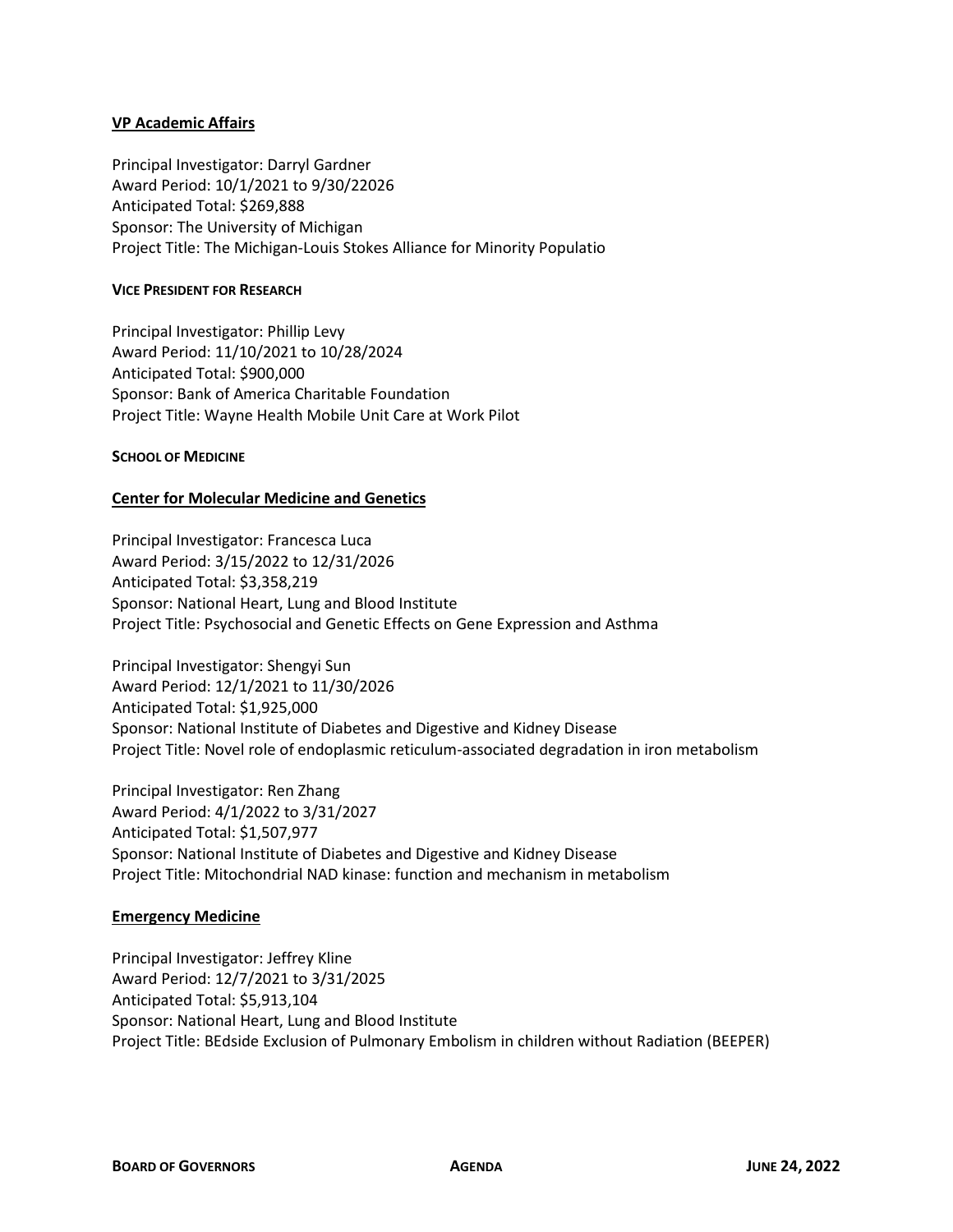# **Family Medicine and Public Health Sciences**

Principal Investigator: Angulique Outlaw Award Period: 10/2/2021 to 5/31/2022 Anticipated Total: \$283,983 Sponsor: Florida State University Project Title: Scale It Up Effectiveness Implementation

### **Internal Medicine**

Principal Investigator: Noreen Rossi Award Period: 4/1/2022 to 11/30/2025 Anticipated Total: \$2,534,156 Sponsor: National Heart, Lung and Blood Institute Project Title: Impact of Dietary Fructose and High Salt Diet on Neurocardiovascular and Renal Function

Principal Investigator: Avnish Sandhu Award Period: 10/1/2021 to 9/30/2022 Anticipated Total: \$575,563 Sponsor: State of Michigan Dept. of Health & Human Service Project Title: Detroit TB Project FY22

### **Neurology**

Principal Investigator: Yongsheng Chen Award Period: 1/15/2022 to 11/30/2026 Anticipated Total: \$1,389,828 Sponsor: National Institute of Neurological Disorders and Stroke Project Title: Biomarker development in patients with HNPP

# **Obstetrics and Gynecology**

Principal Investigator: Ayesha Alvero Award Period: 10/25/2021 to 10/24/2023 Anticipated Total: \$247,433 Sponsor: Janet Burros Memorial Foundation Project Title: Metabolic adaptation as a mechanism for chemoresistance in ovarian cancer

#### **Ophthalmology, Visual and Anatomical Sciences**

Principal Investigator: Ryan Insolera Award Period: 2/1/2022 to 1/31/2025 Anticipated Total: \$742,471 Sponsor: National Institute of Neurological Disorders and Stroke Project Title: Mechanistic investigation of in vivo pathways of neuronal mitochondrial degradation